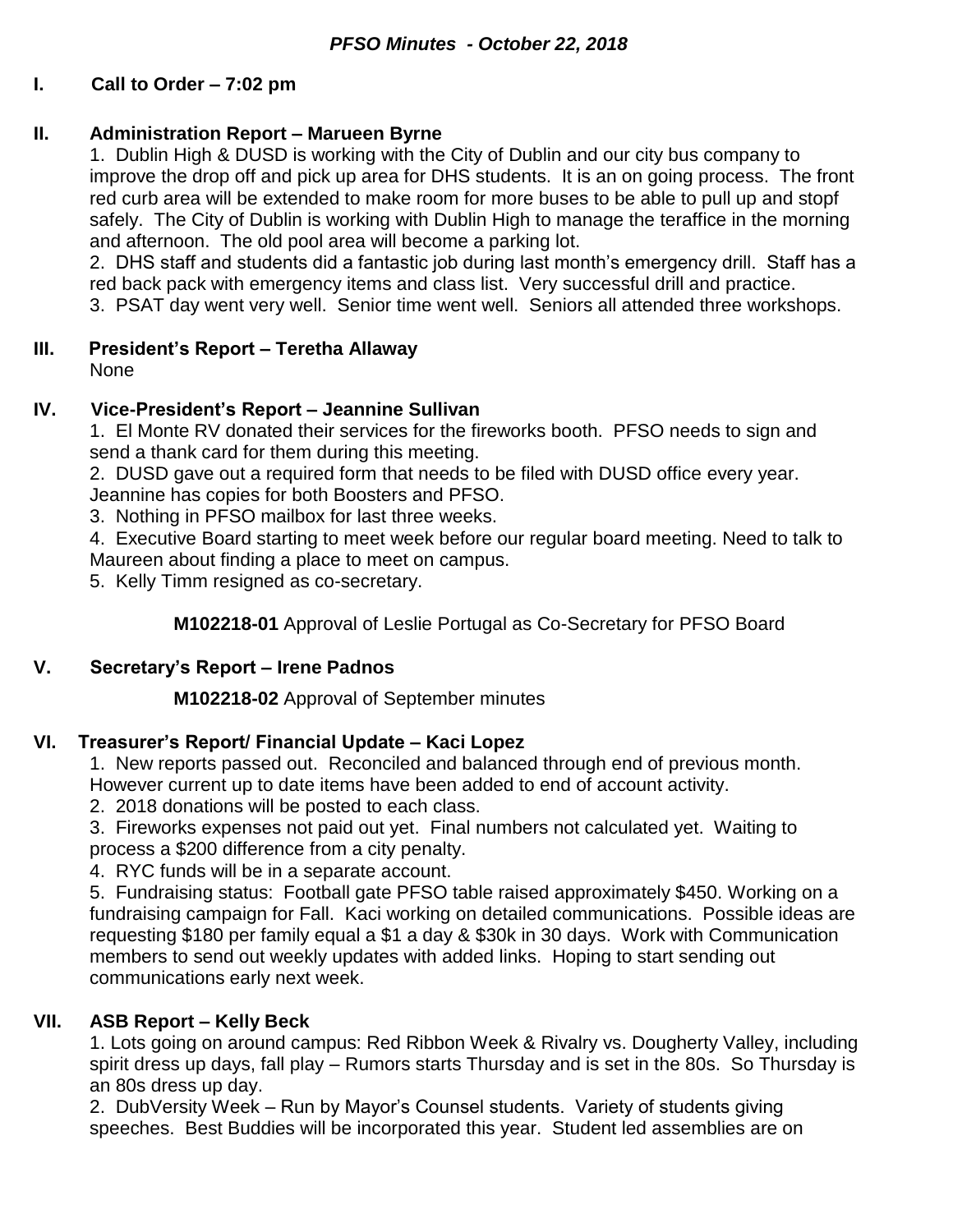November 2, include one for Freshman/Sophomore classes and one for Junior/Senior classes. Everyday is a themed dress up day.

3. Talent show is Nov 8. Fall auditions are being held soon. Mr. Dublin moved to March.

4. Dr. Boozer came in to 4<sup>th</sup> period Leadership class. She wants to redo the District's mission statement. She wants student input.

5. Alex Liebetrau, ASB VP, is at meeting. He enjoyed the college preview day presentations.

#### **VIII. Funding Requests**

1. Presented by Maureen Byrne: DHS dance teacher has started a PE yoga class and has enrolled herself in a yoga program, Breath for Change. She needs to complete hundreds of hours of training. Cost is \$2,600. Admin is looking for a PFSO donation to help supplement the cost. Due to our lack of funds, we will revisit this request in December after our fundraising campaign.

# **IX. Class Reports**

- A. **Class of 2019:** Homecoming was great! Sold water at Homecoming dance and made about \$425. Still has a lot of water left over.
- B. **Class of 2020:** Working on a fruit fundraiser. Still selling movie tickets.
- C. **Class of 2021:** Photography fundraiser still going on right now through November. Had a couple of restaurant dine out nights. Working on a couple of fundraisers for the holiday time.
- D. **Class of 2022:** Homecoming is over and they survived. Went well.

#### **X. Old Business:**

1. Fireworks: One last invoice to be paid out.

2. RYC: Hoping to get \$10k in sponsorship. Already sold 16 tables and hoping to sell 20 tables sold. Have communications send out another email listing four tables left. Starting a committee and need volunteers to help work the event. Classes donating four baskets each, with one of them going to the PFSO general fund. Classes need to email the RYC chairs their themes. They are already collecting other baskets from local vendors for general fund. Mr. D is the MC with a comedian helping. Thinking of hiring an auction for the live auction only.

#### **XI. New Business:**

1. DUSD held a two PFC/PFSO regulations meeting for all school sites. Gave out school fundraising guidelines. We asked the District about ASB accepting Venmo and Square and they were not familiar with it. Need access for ASB sales including paypal. Need to research. Kelly will research if other schools ASB accepts these forms of payment and how they do it.

#### **XII. Open to the Floor:**

1. Missing descriptions of \$314 Bio-Med payment in records. Found it was for senior supplies of stethoscopes and medals.

2. Parent asked why Homecoming tickets were not sold week of the dance? Answer is that tickets were sold two weeks prior to the dance week and students were given many reminders and announcements to purchase tickets. Kids wait until the last minute and it's difficult to reconcile sales and verify that all students are in good standing. So Admin needed that week before to reconcile. Students were told many times when the last purchase date was.